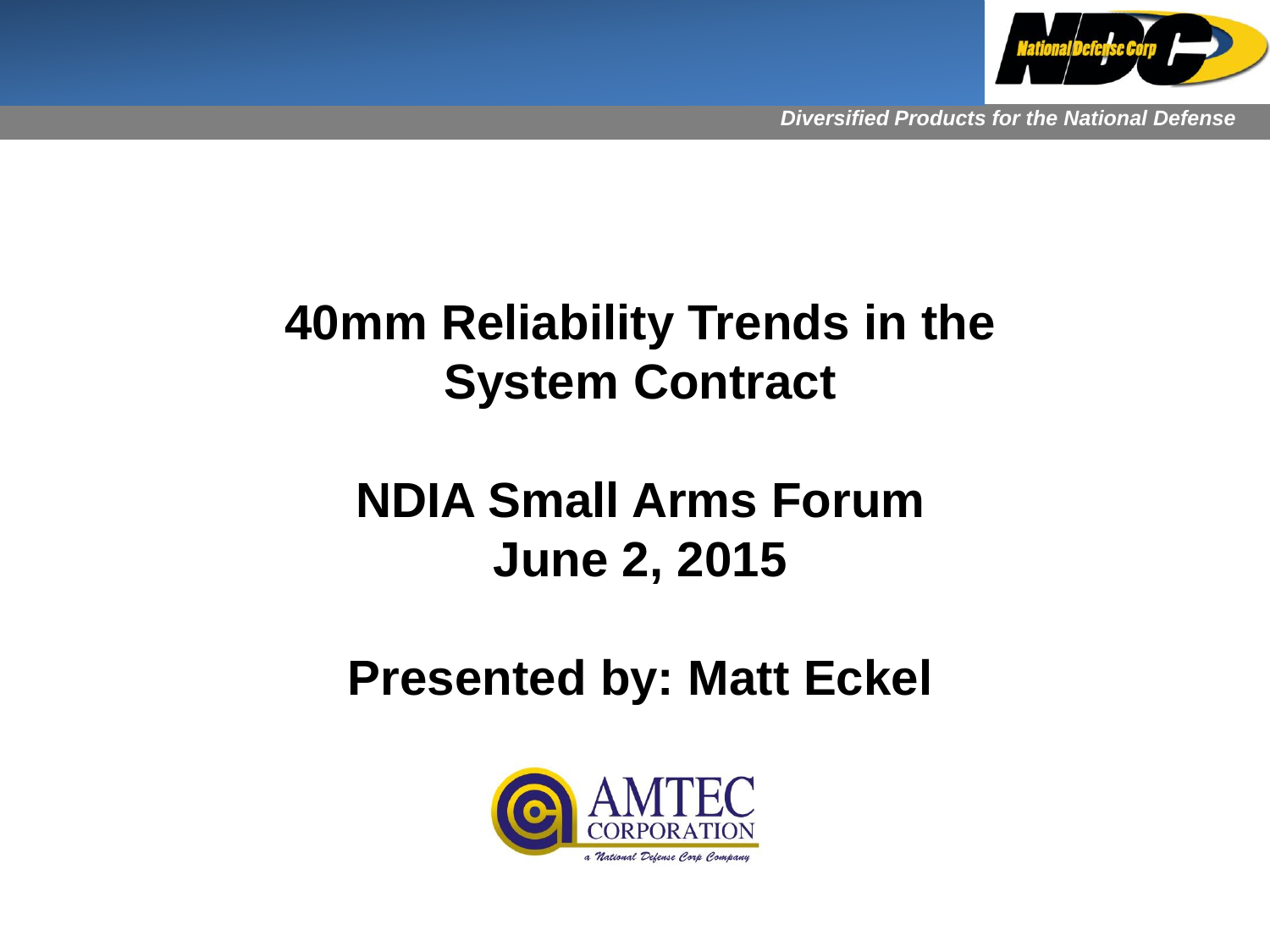#### **Premise**



*Diversified Products for the National Defense*

**The high reliability of the US Army's ARDEC designed 40mm fuzes and tactical cartridges has been demonstrated through 10 years of two Systems Contracts.**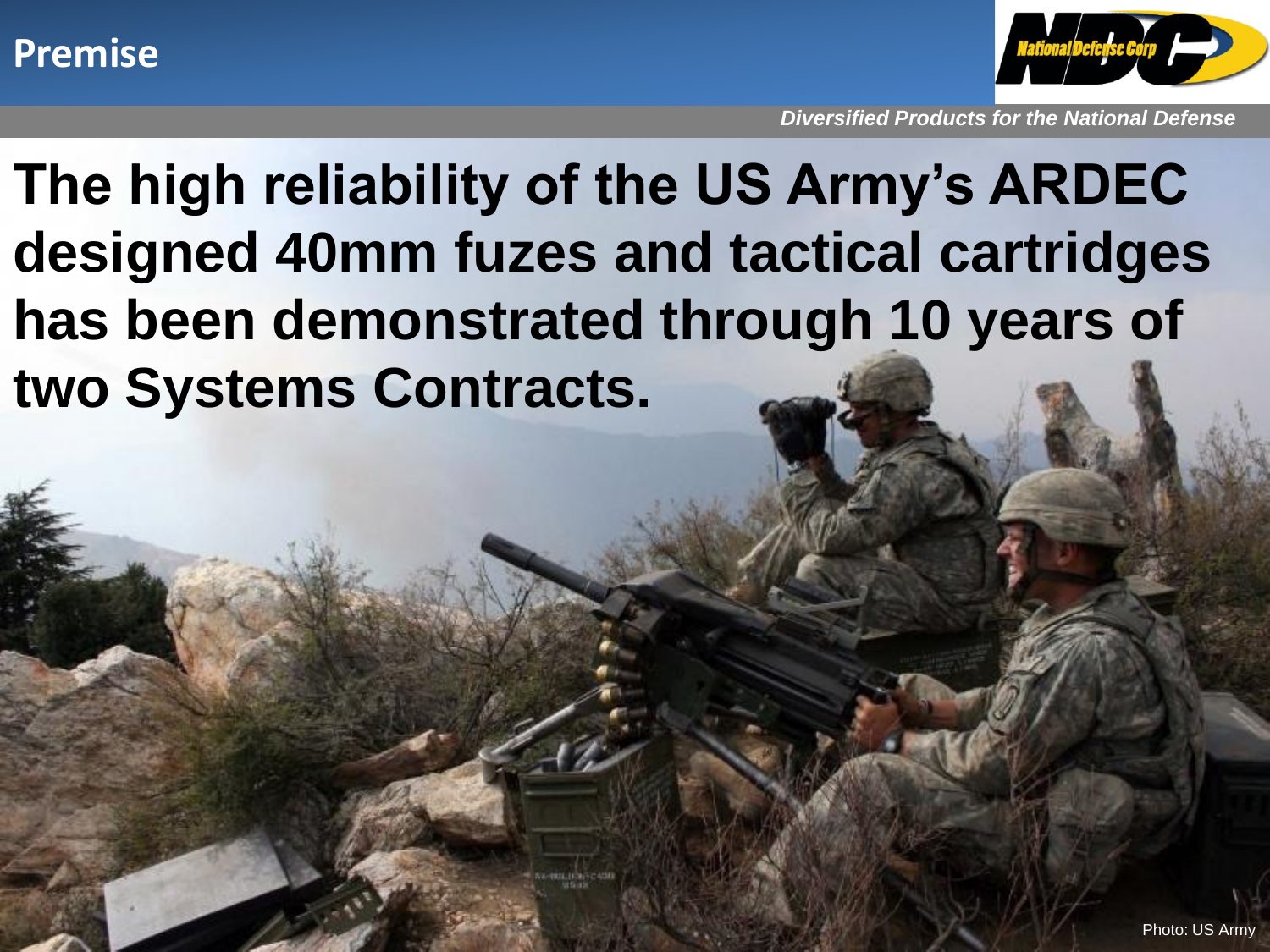

### In 2005, the US Army awarded the largest ever Small Business Set-Aside System Contract. The new Prime Contractor assumed responsibility for overall 40mm cartridge reliability results.

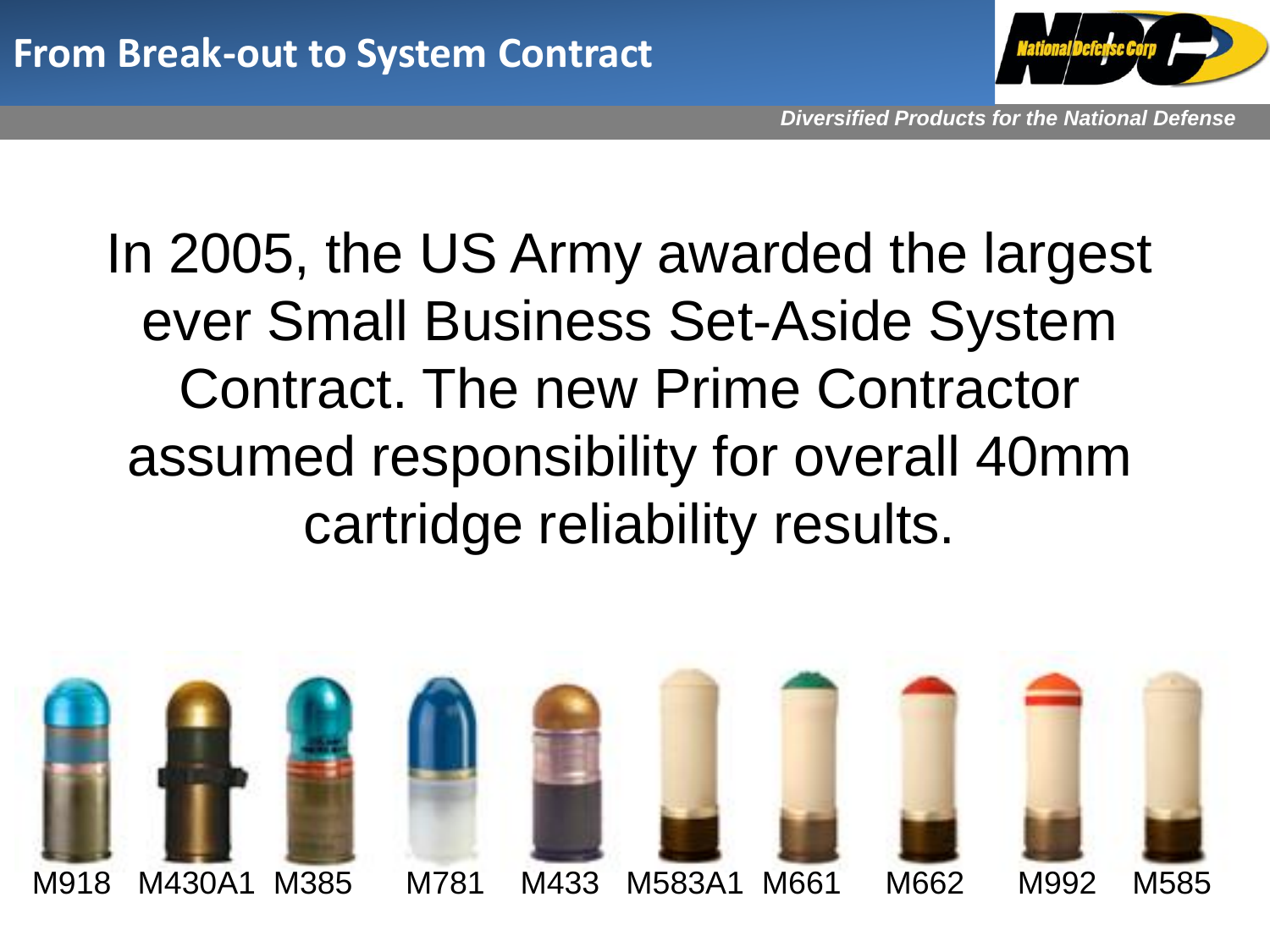

• Implementation of System Management Contract has confirmed 40mm System Capability and Warfighter Utility

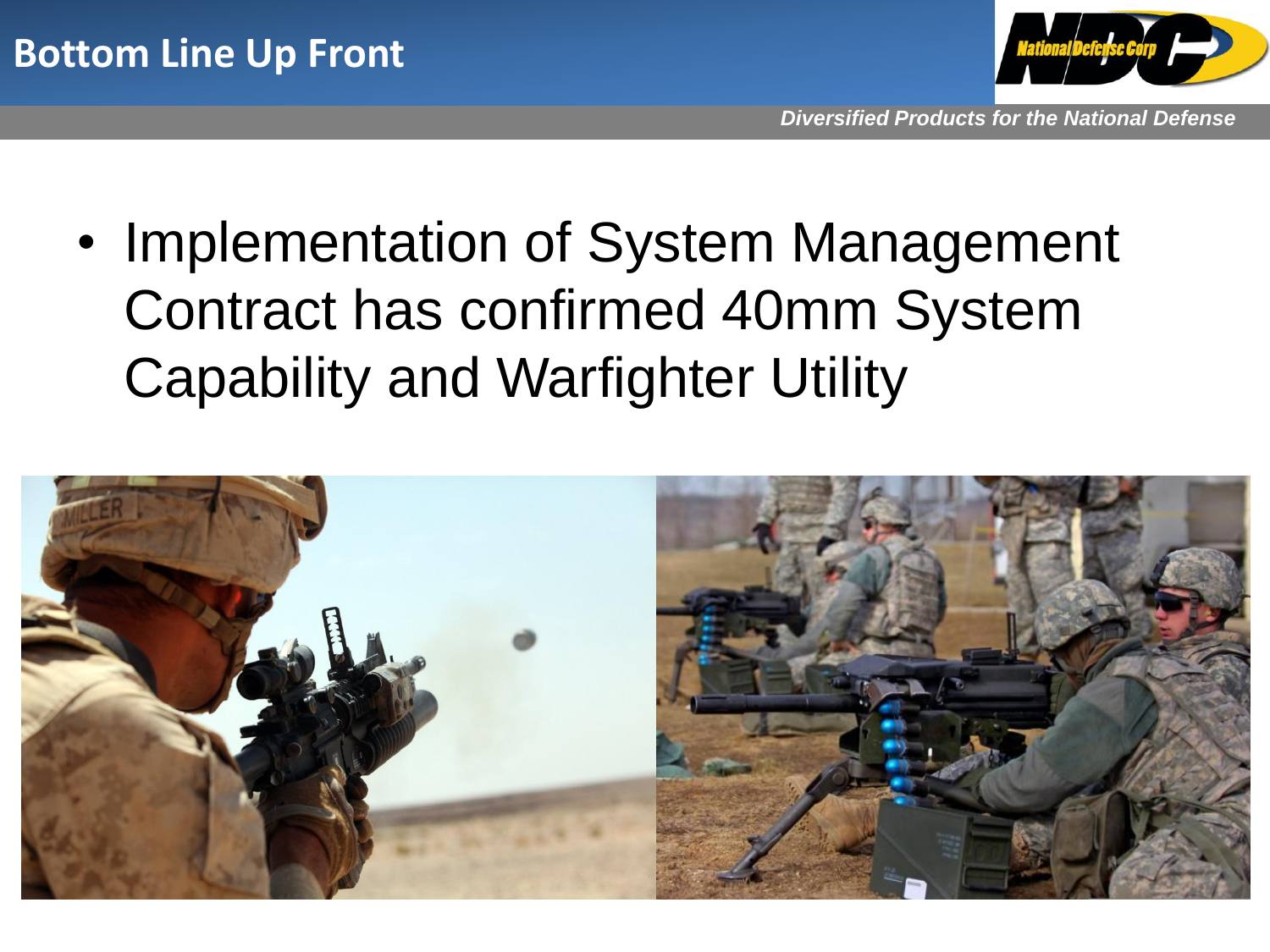

• Performance – Repeatability and Reliability Exceeding Requirements

• Availability – Production Rate and Schedule Meets US Army Needs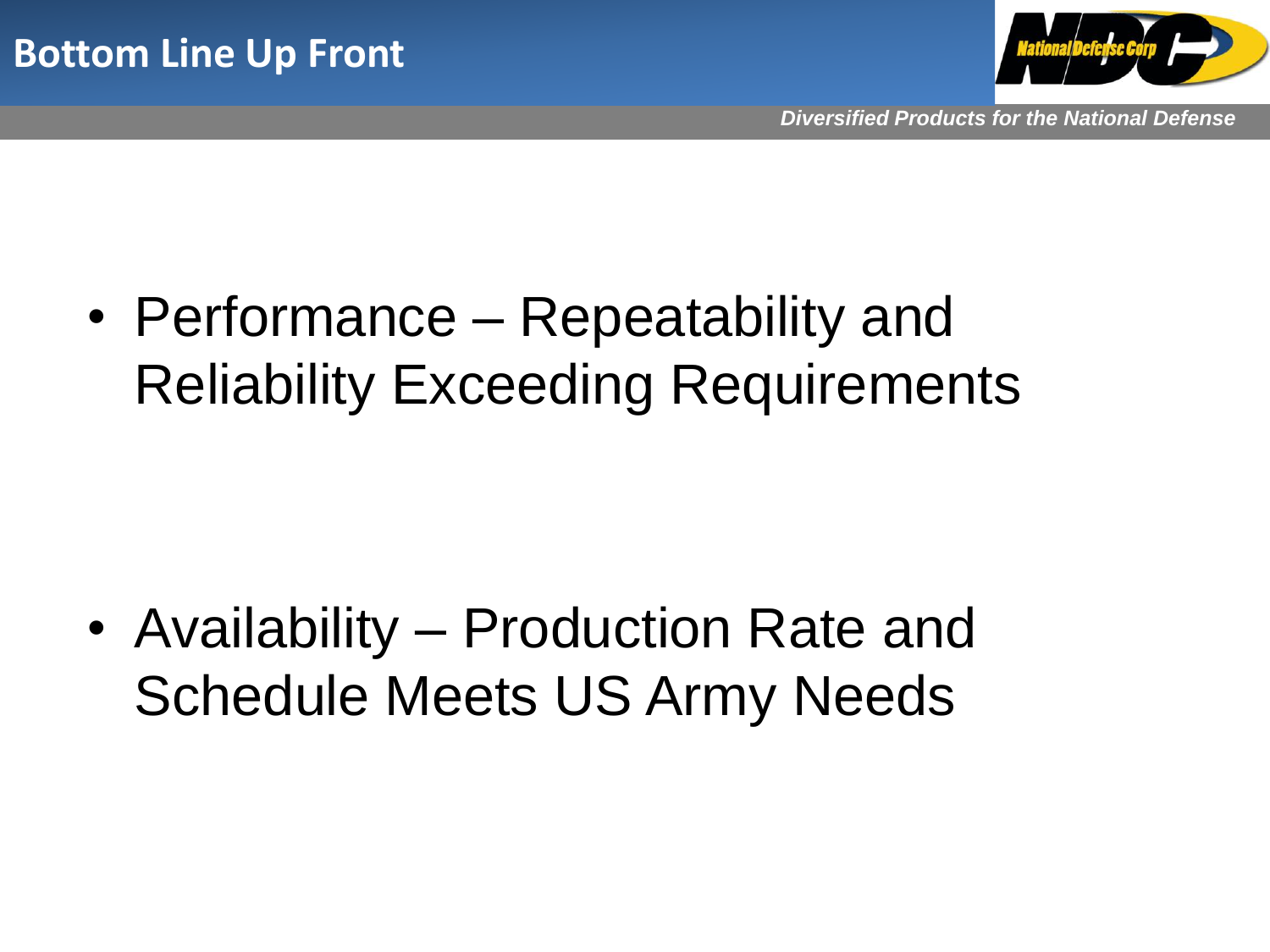



### Two Types of Reliability:

## **Functional**

### High Order Main Charge Detonation

### **Safety**

It detonates when it supposed to, safe to handle, and compliant to MIL-STD-1316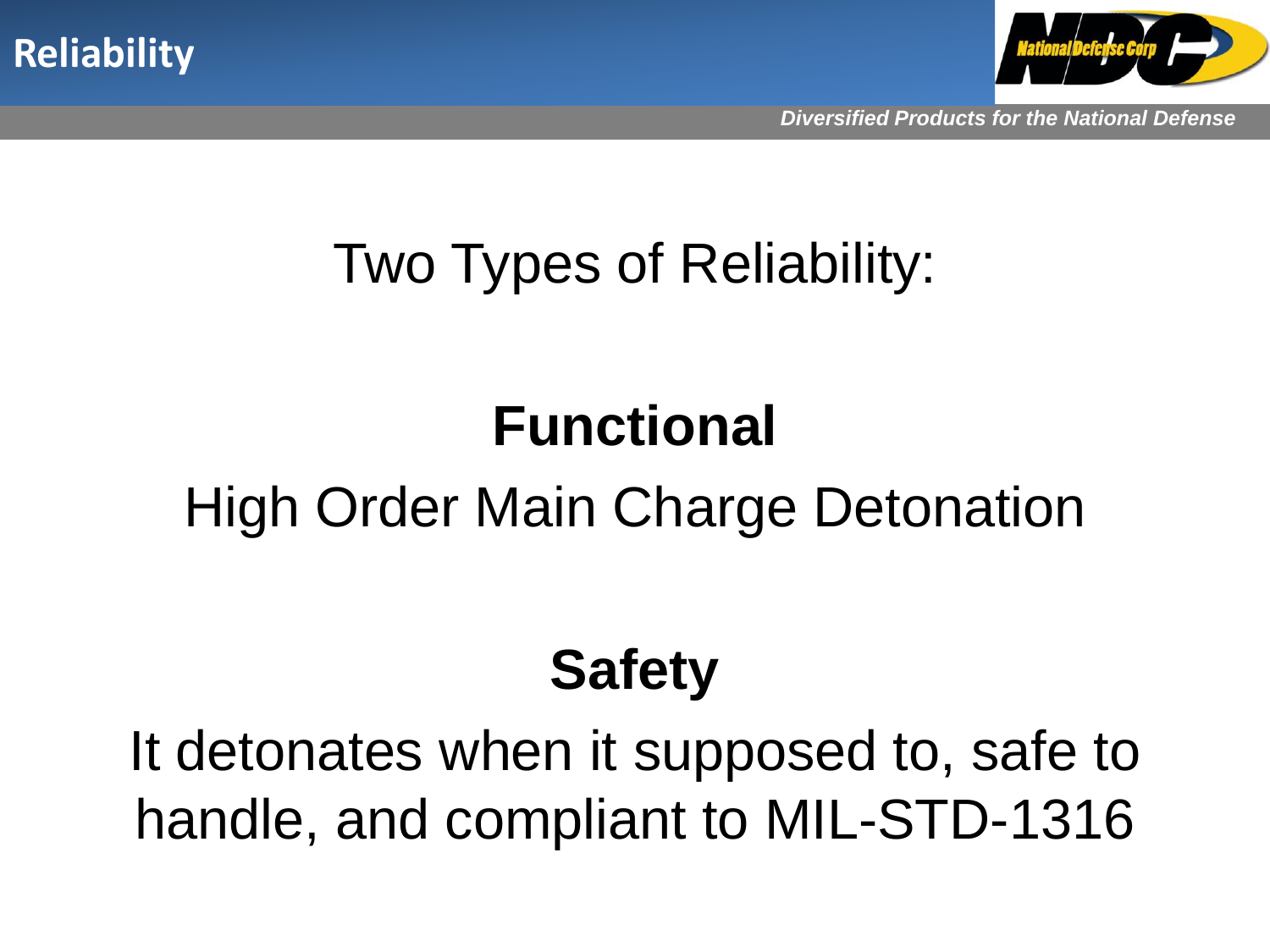

# The Specification Reliability Requirement<sup>1</sup>: M433 HEDP Low Velocity - .958

### AMTEC Reliability<sup>2</sup> - .993

<sup>1</sup> MIL-DTL-50872

<sup>2</sup> 114 LATs over 9 years representing **2.9** Million units

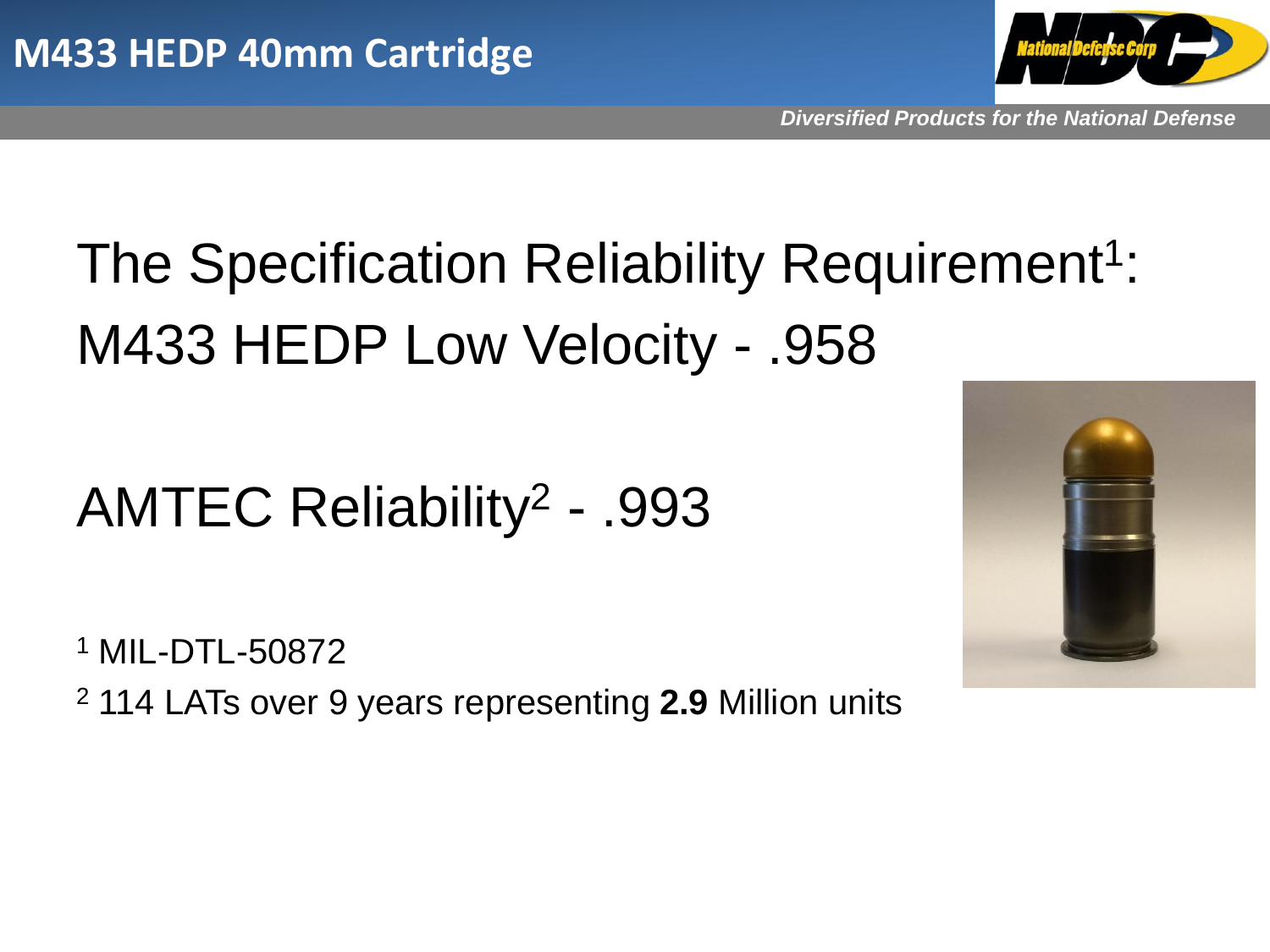

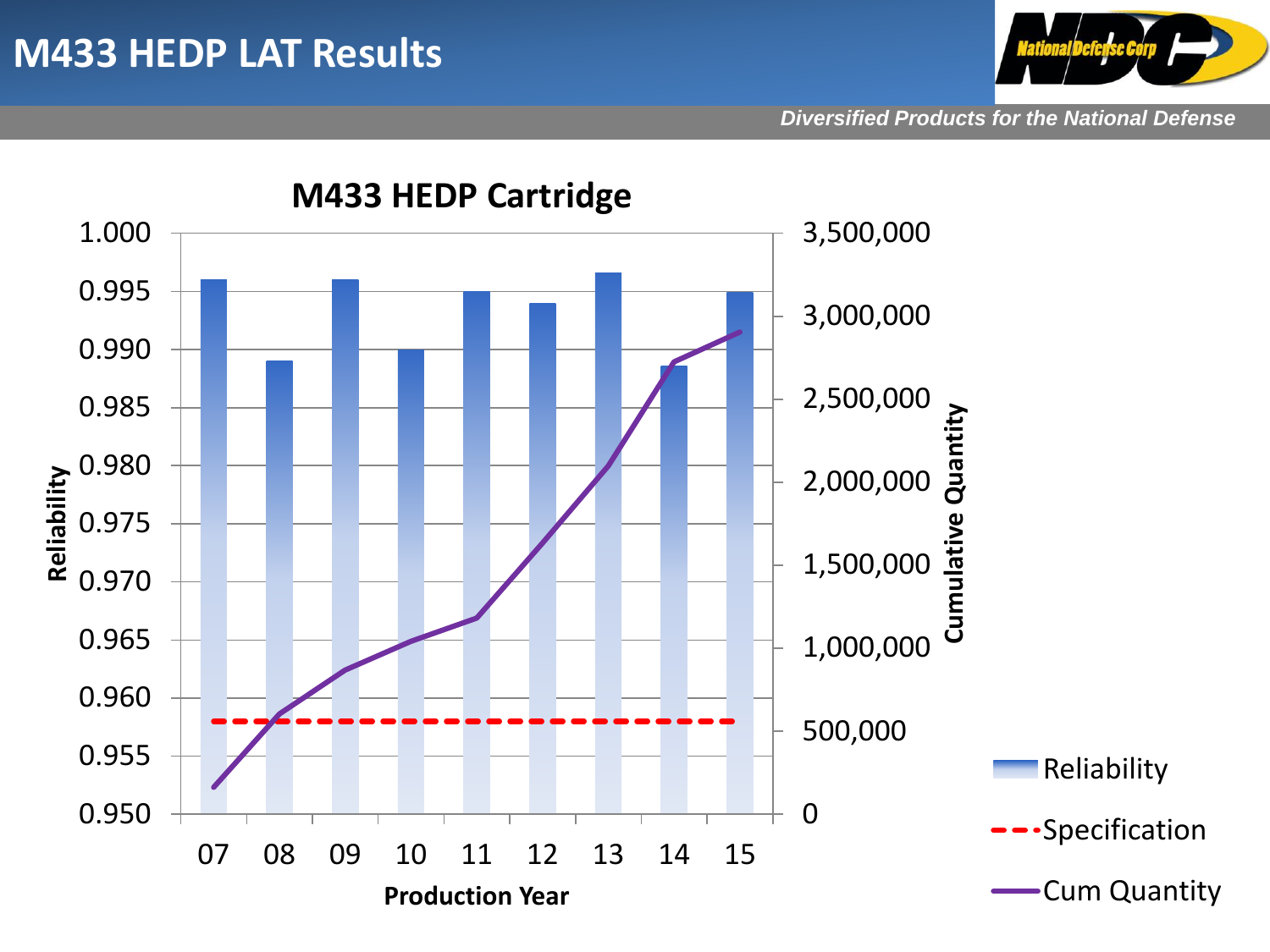

# The Specification Reliability Requirement<sup>1</sup>: M430A1 HEDP High Velocity - .968

### AMTEC Reliability<sup>2</sup> - .995



<sup>1</sup> MIL-DTL-50863 <sup>2</sup> 307 LATs over 10 years representing 14.7 Million units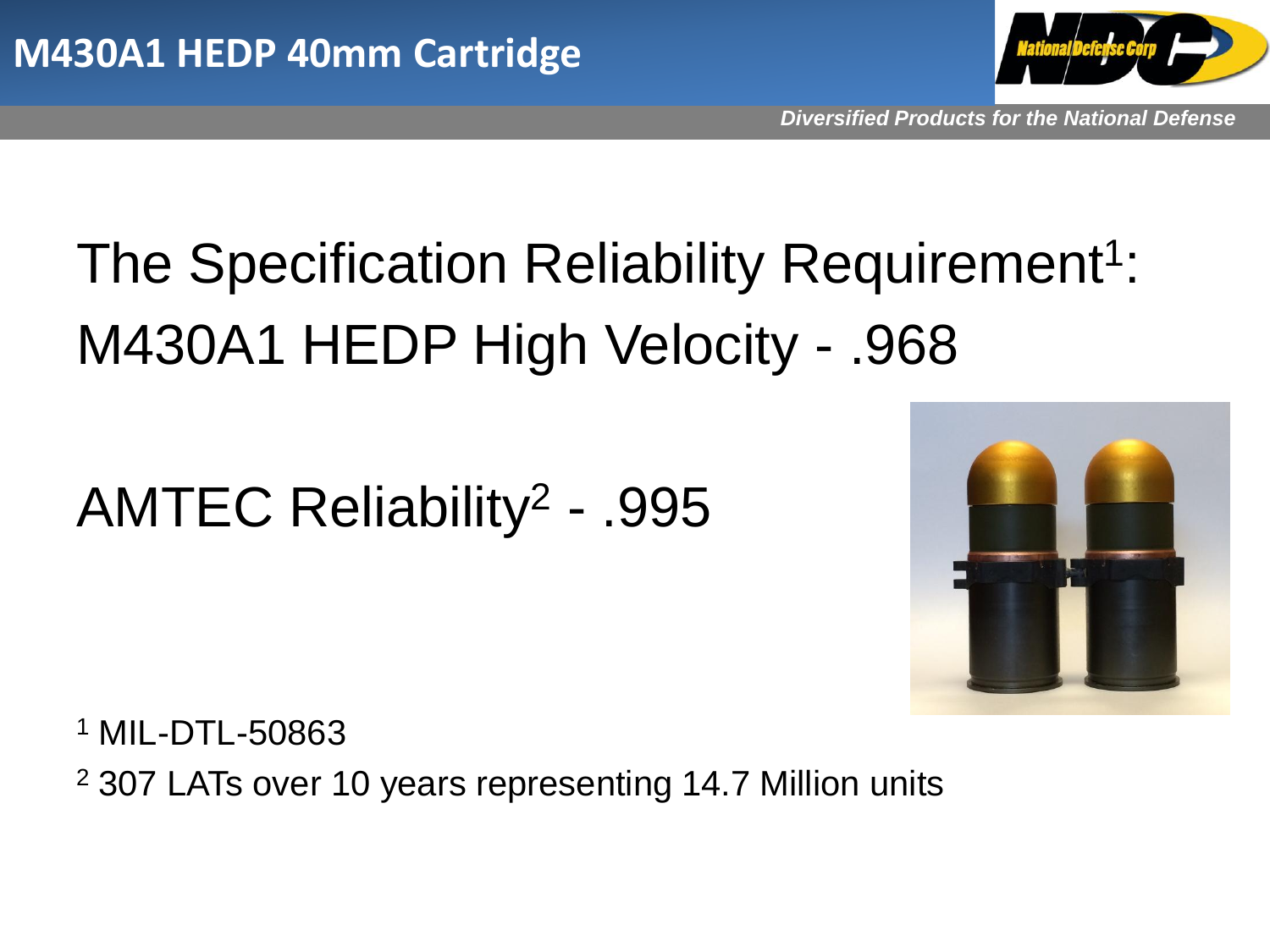

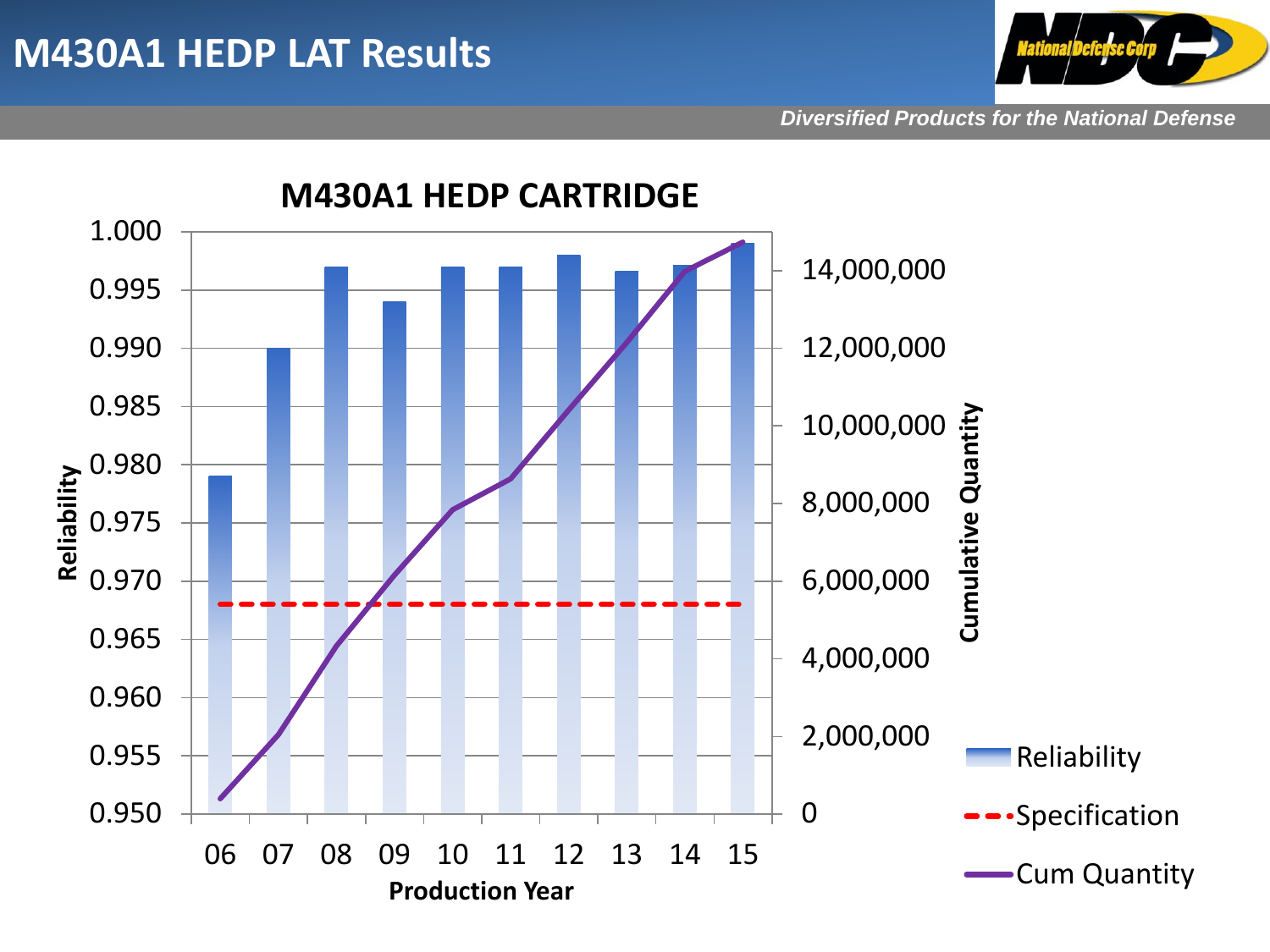

# The Specification Reliability Requirement<sup>1</sup>: M550 PIBD Fuze Low Velocity - .962

### AMTEC Reliability<sup>2</sup> - .999

<sup>1</sup> MIL-DTL-50869 <sup>2</sup> 68 LATs over 9 years representing 3.9 Million units

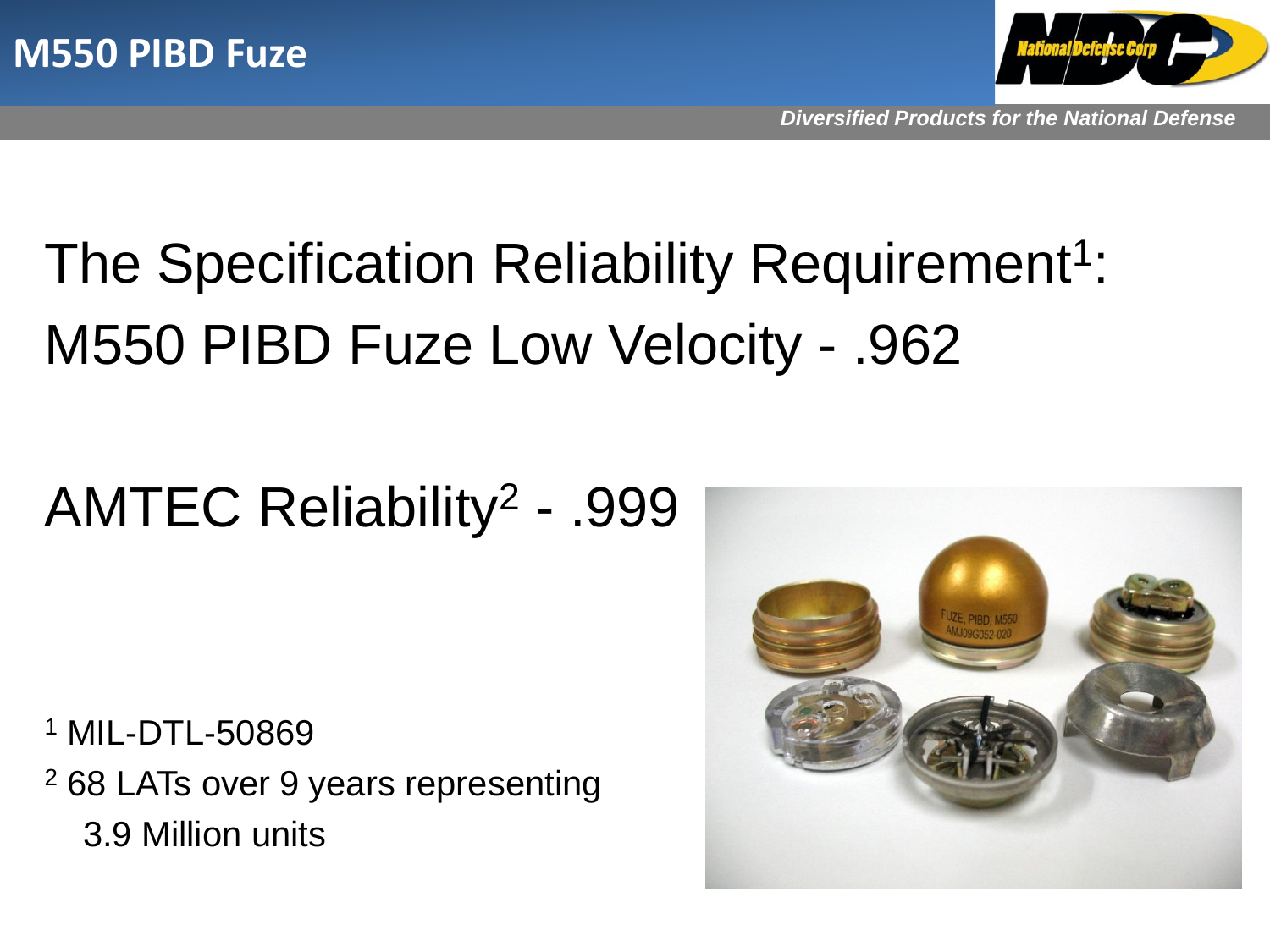#### **M550 Fuze LAT Results**



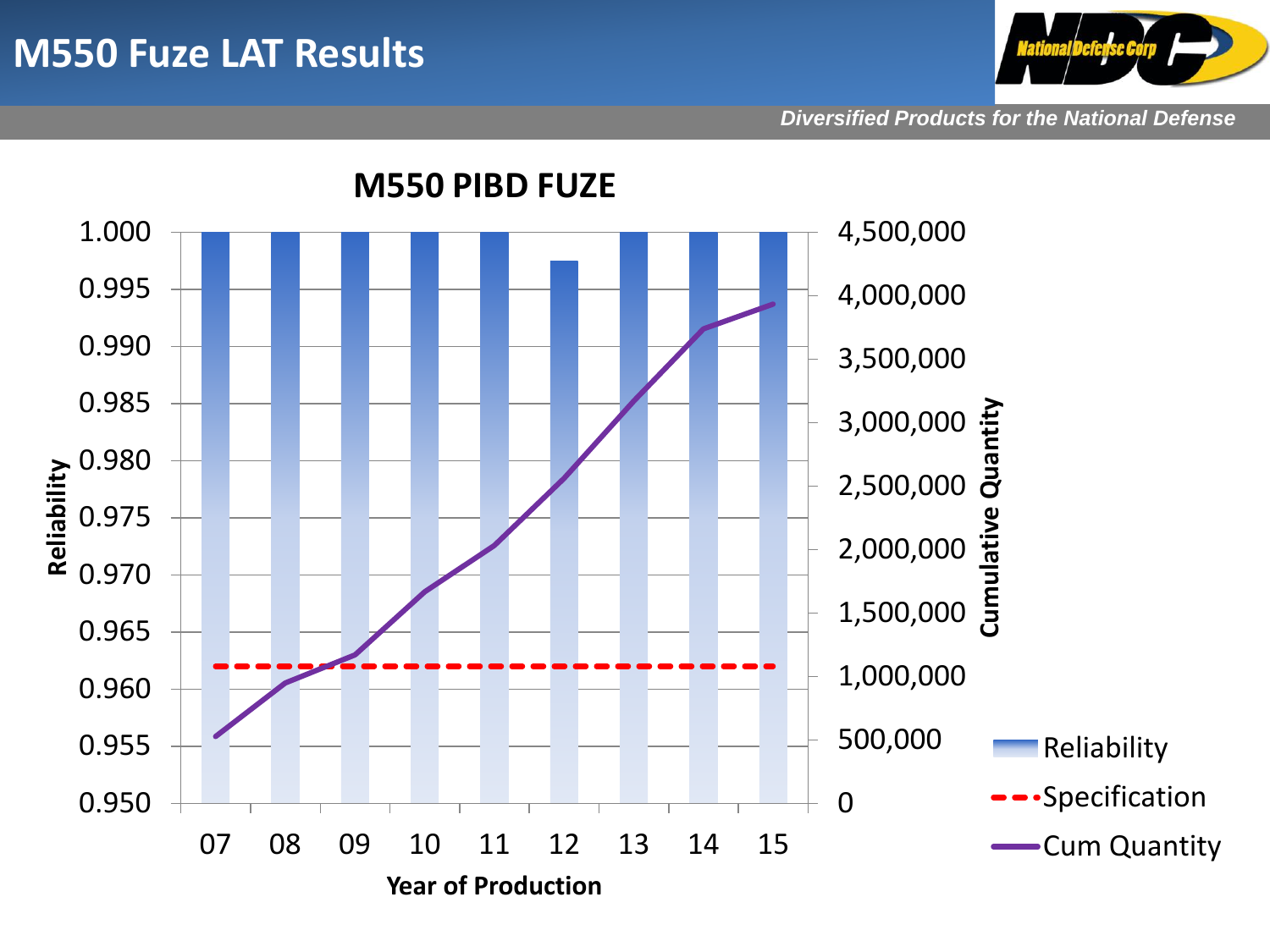

# The Specification Reliability Requirement<sup>1</sup>: M549A1 PIBD Fuze High Velocity - .968

### AMTEC Reliability<sup>2</sup> - .998

<sup>1</sup> MIL-DTL-32175 <sup>2</sup> 104 LATs over 9 years representing 13.2 Million units

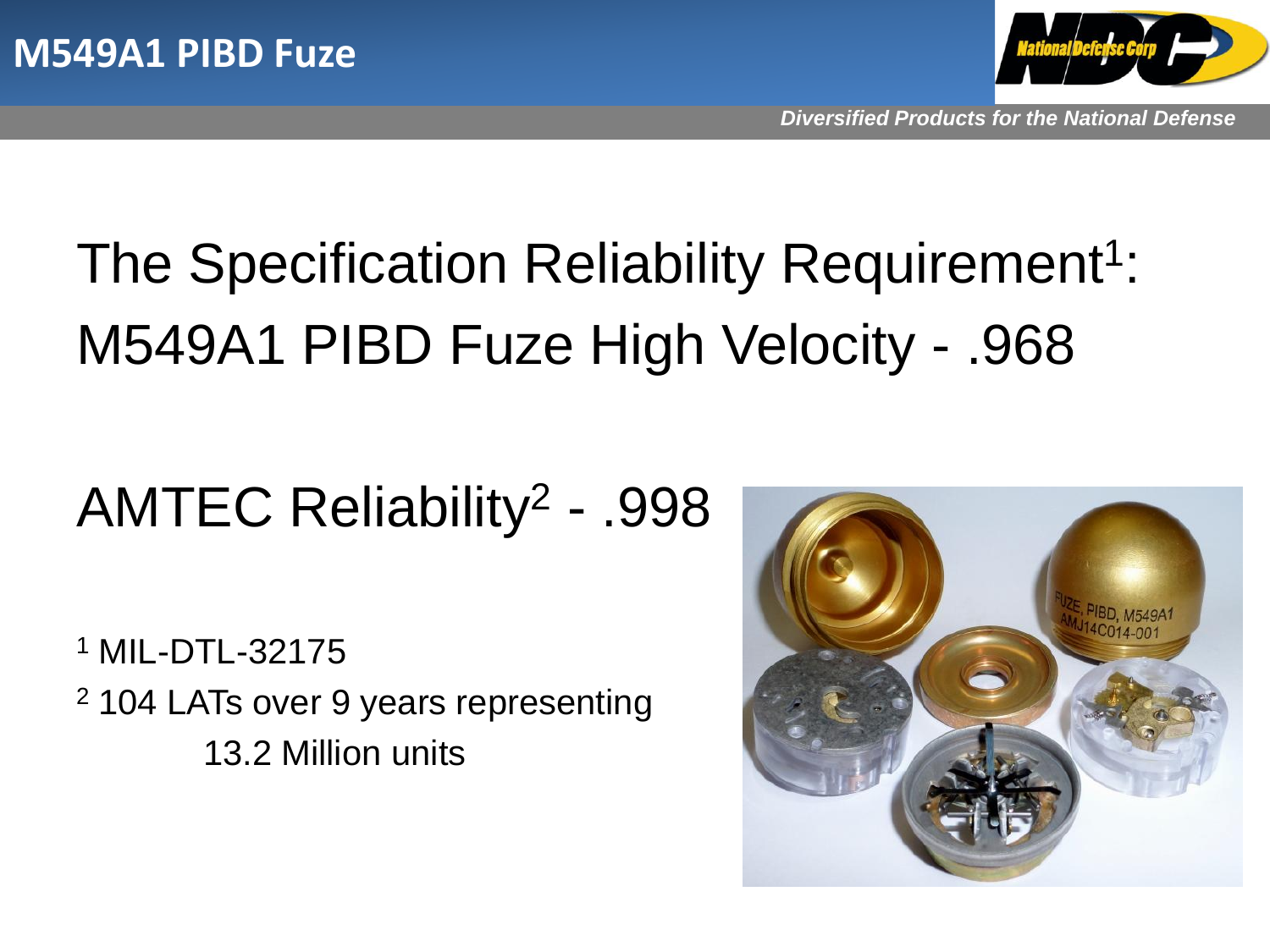#### **M549A1 Fuze LAT Results**



*Diversified Products for the National Defense*

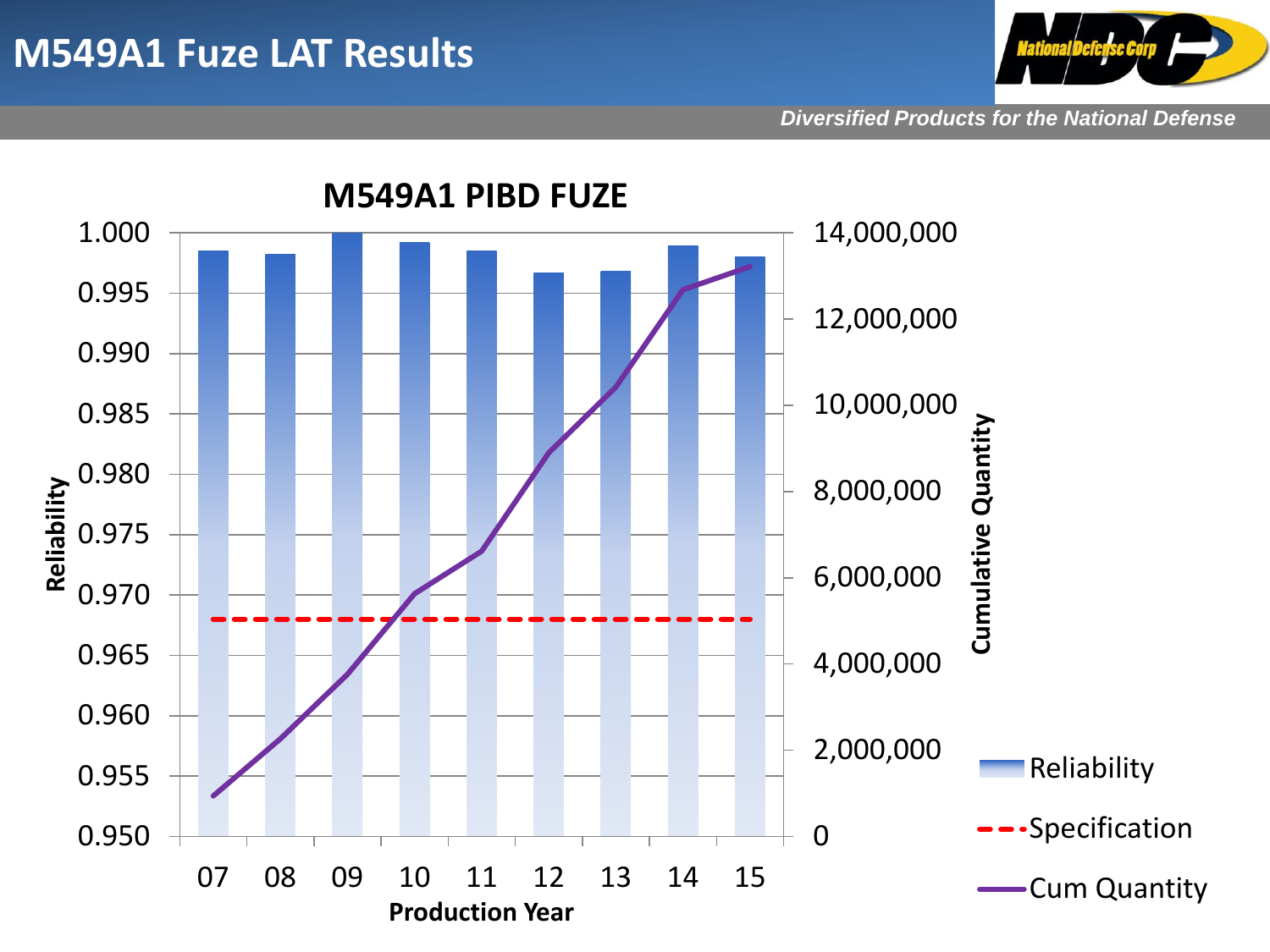

### Contributors to High Reliability:

- 10+ years of Contractor "Lessons Learned"
- Increased Automation
- Robust Inspection Criteria
- Variability Reduction

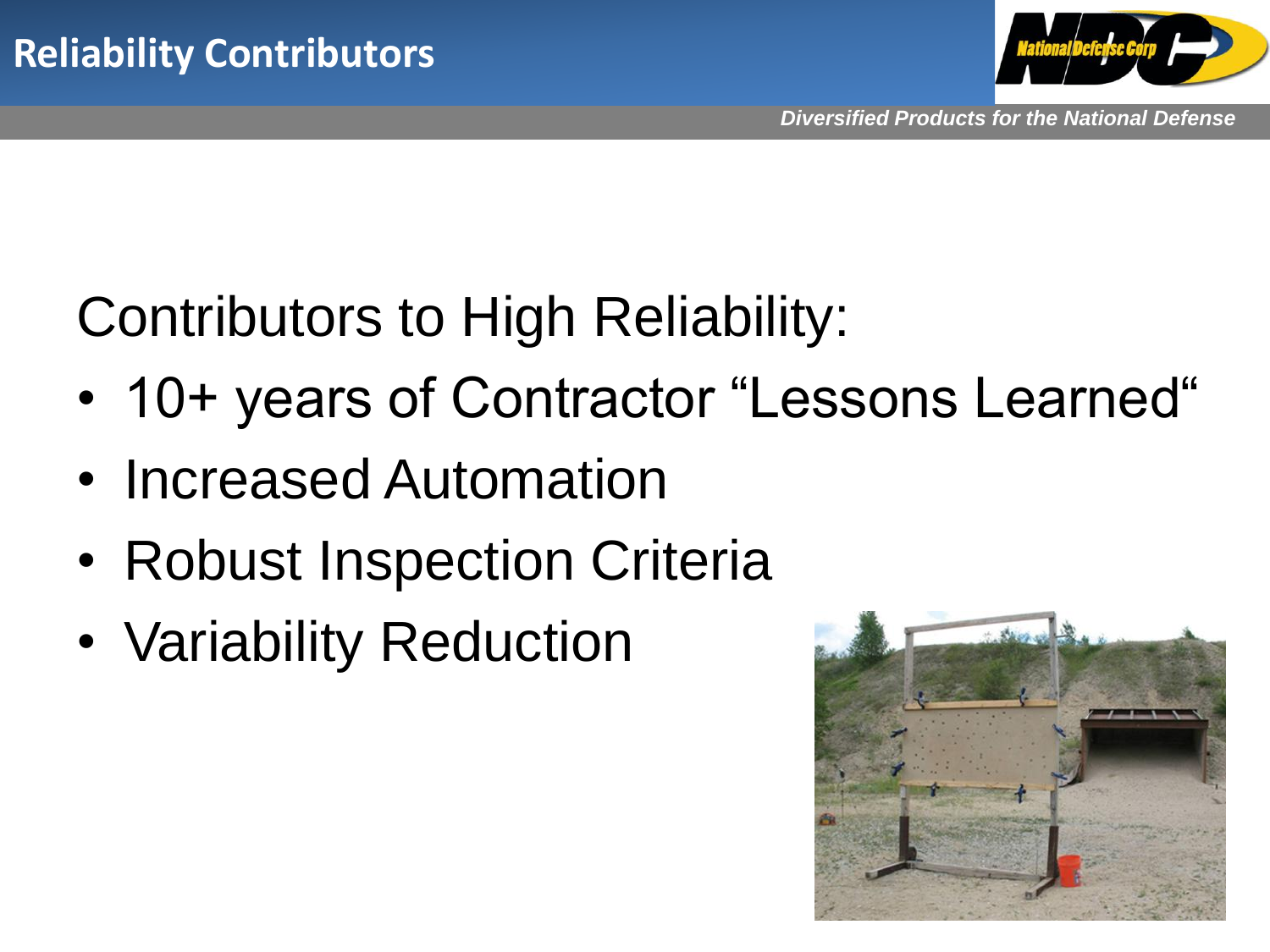

### Contractor "Lessons Learned"

- Process Improvements have occurred at all levels from component manufacturing to Cartridge LAP
- Inspection and Sampling
- Integrated Product Team (IPT)
- Engineering Change Proposals (ECP)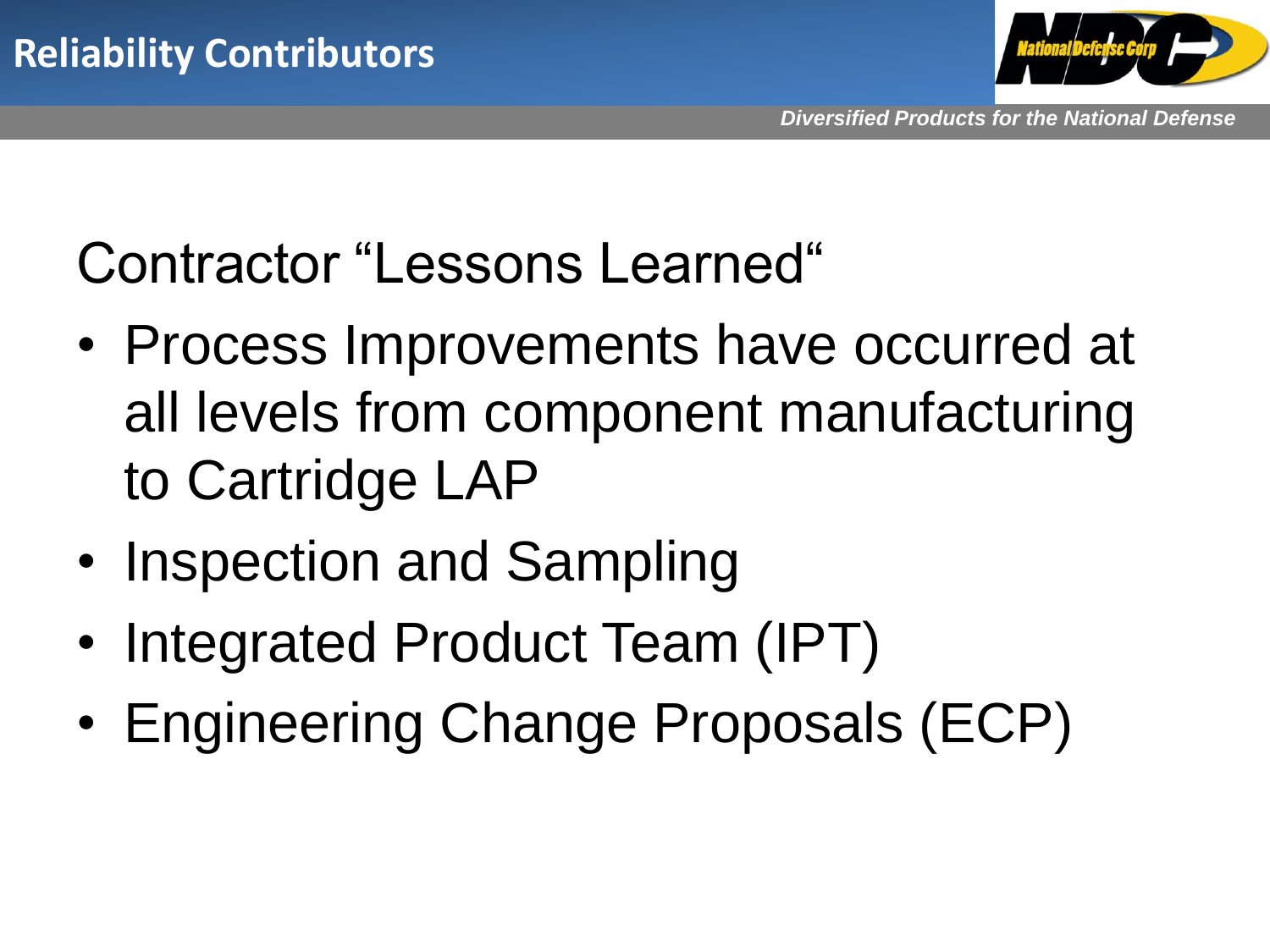

### Contractor "Lessons Learned"

- Fuze Modeling Addressed Stack-up Tolerance Issues
- Capitalization Improvements in Assembly Equipment Capabilities

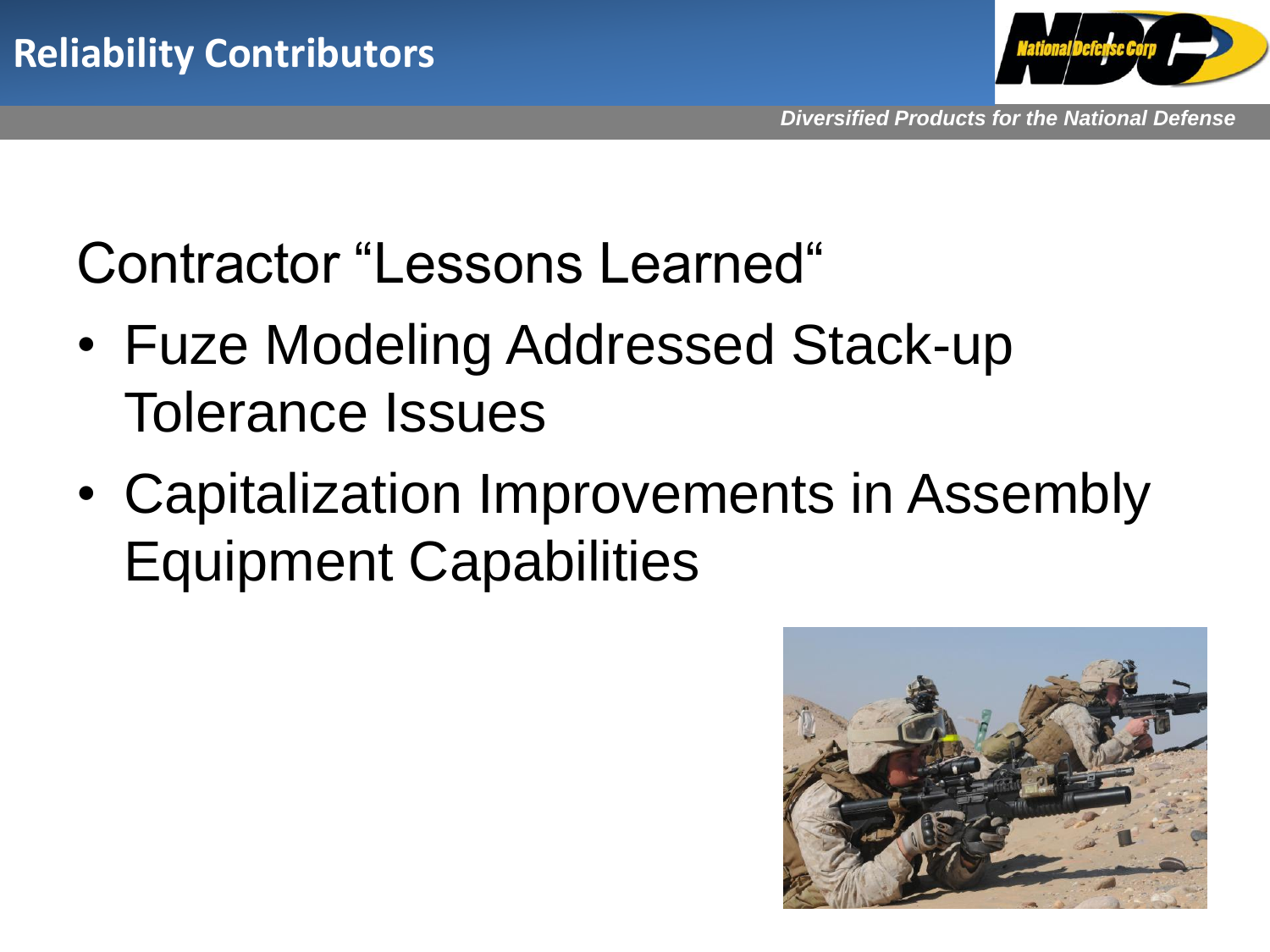

*Diversified Products for the National Defense*

## Increased Use of

## Automation

- Sensors
- Auto Recognition cameras
- Digital X-Ray
- Robots
- Networking

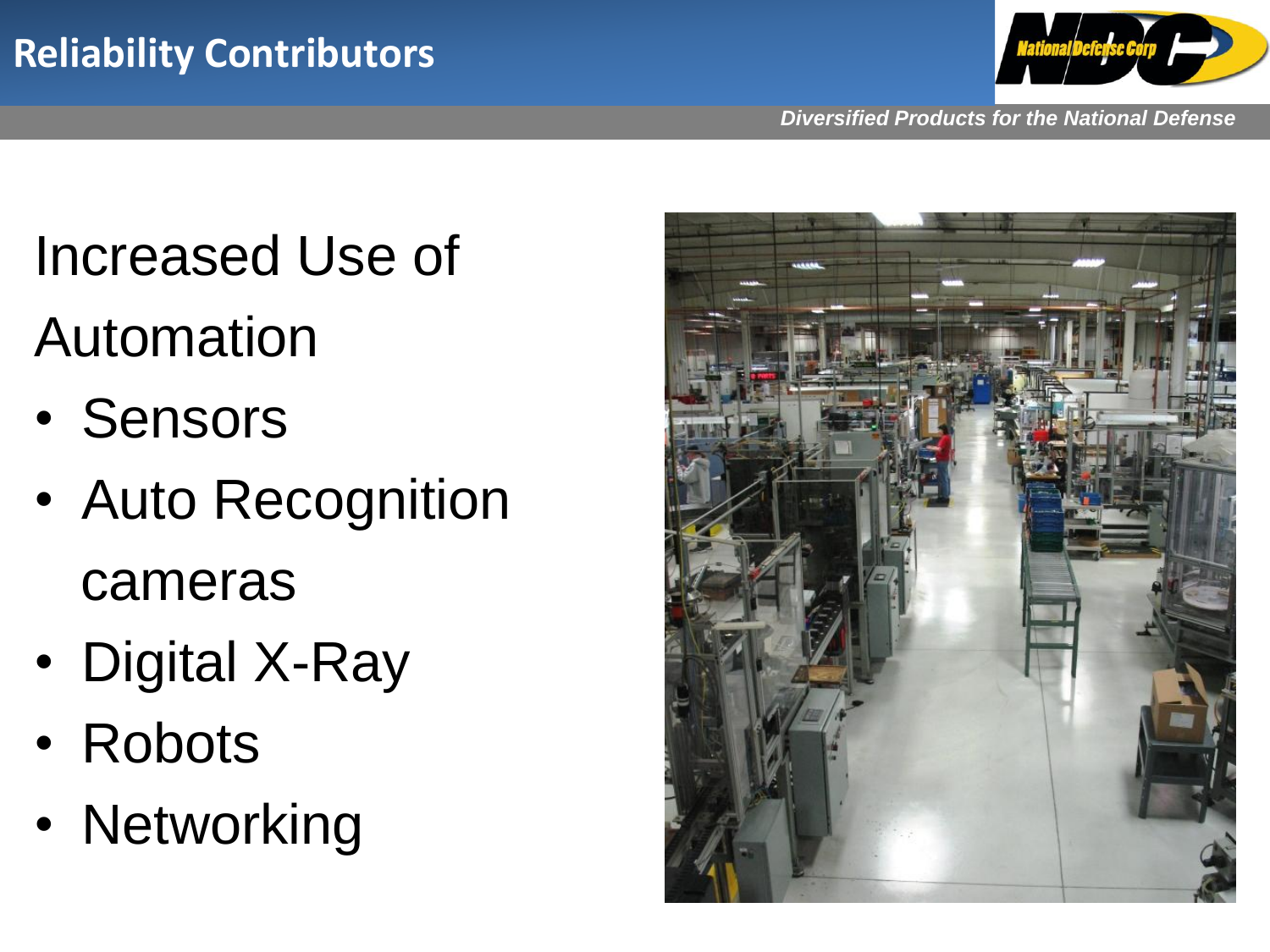

### Inspection Criteria

- Critical Characteristics Control Plans
- Automatic Acceptance Inspection Equipment (AAIE)



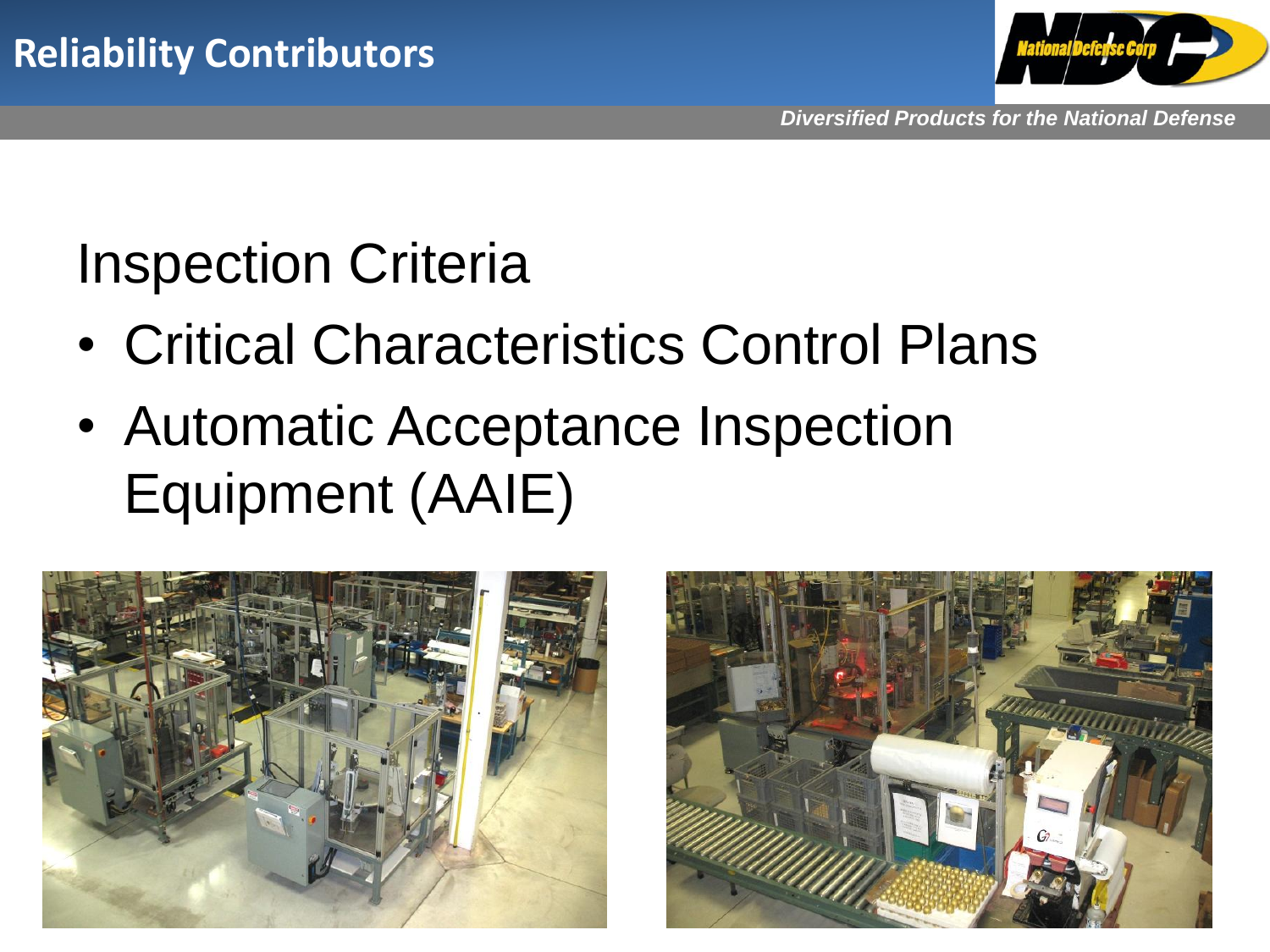

## Variability Reduction

- The System Contractor and suppliers have imposed tighter tolerances than allowed in the TDP based on analysis of key characteristics that drive variability
- Charge Evaluation Charge Verification (CECV) & Automated Propellant Loading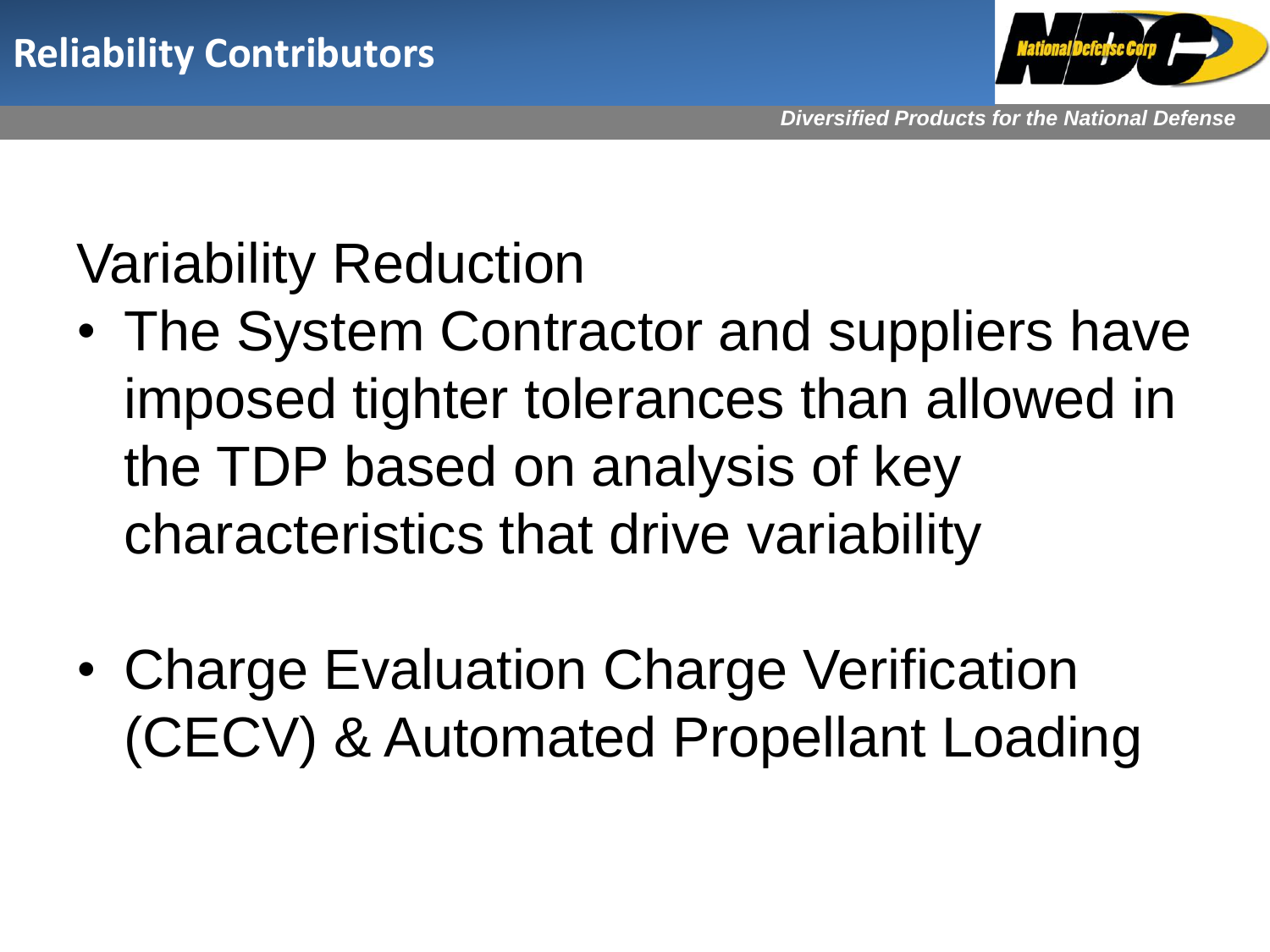![](_page_20_Picture_1.jpeg)

### Program:

- Repeatability and Reliability Demonstrated to exceed Requirements
- Subject Matter Expertise (SME's) **Strengthened**
- Production Continuity through Single Fuze Manufacturer
- Mature Supply Chain Management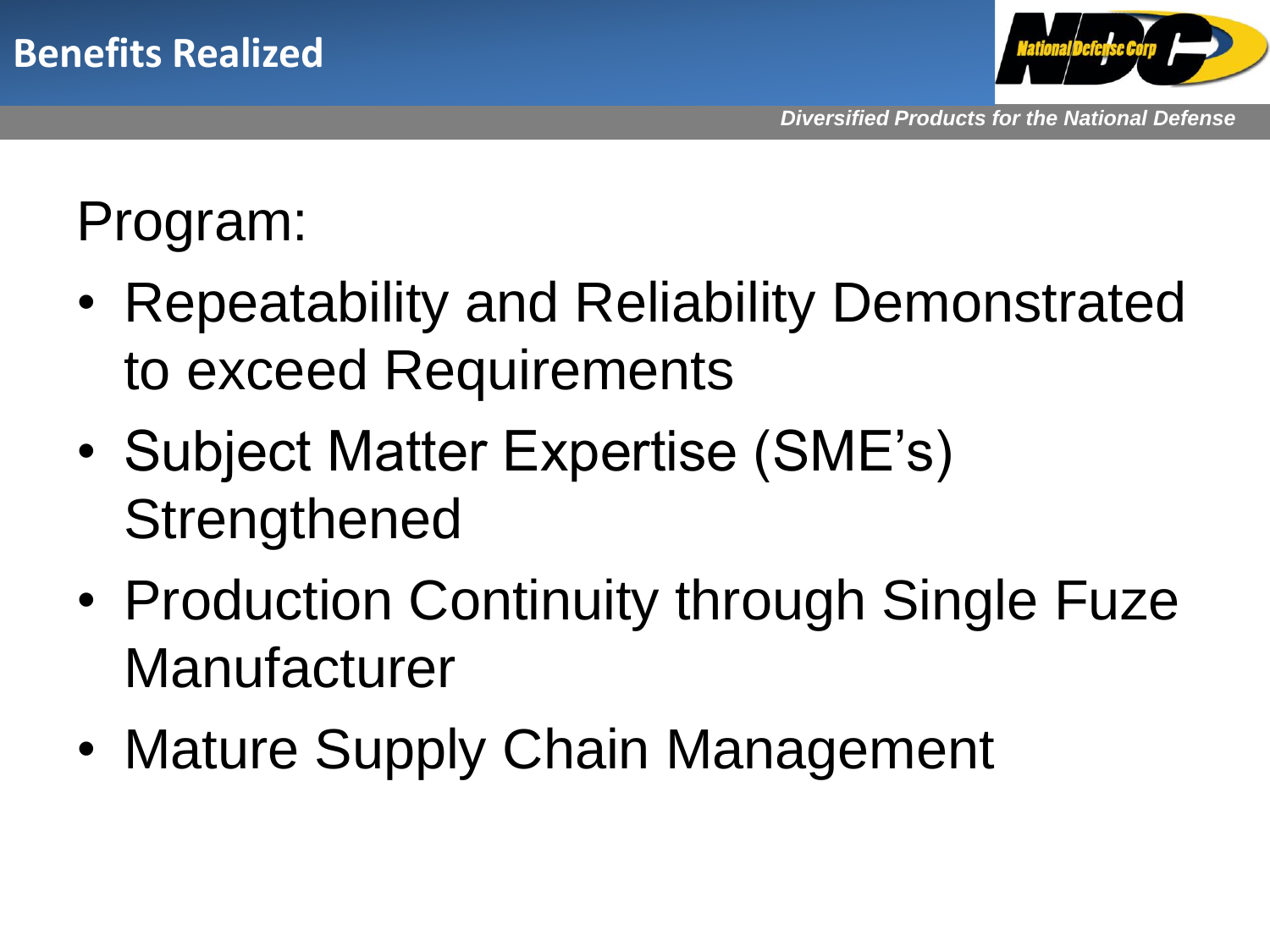![](_page_21_Picture_1.jpeg)

## Warfighter:

- Ammunition Available Inventory Established
- Performance Repeatability
- Operational Safety
- Weapon Interface –Stoppage/Jam Risk Minimized
- **CONFIDENCE IN 40MM**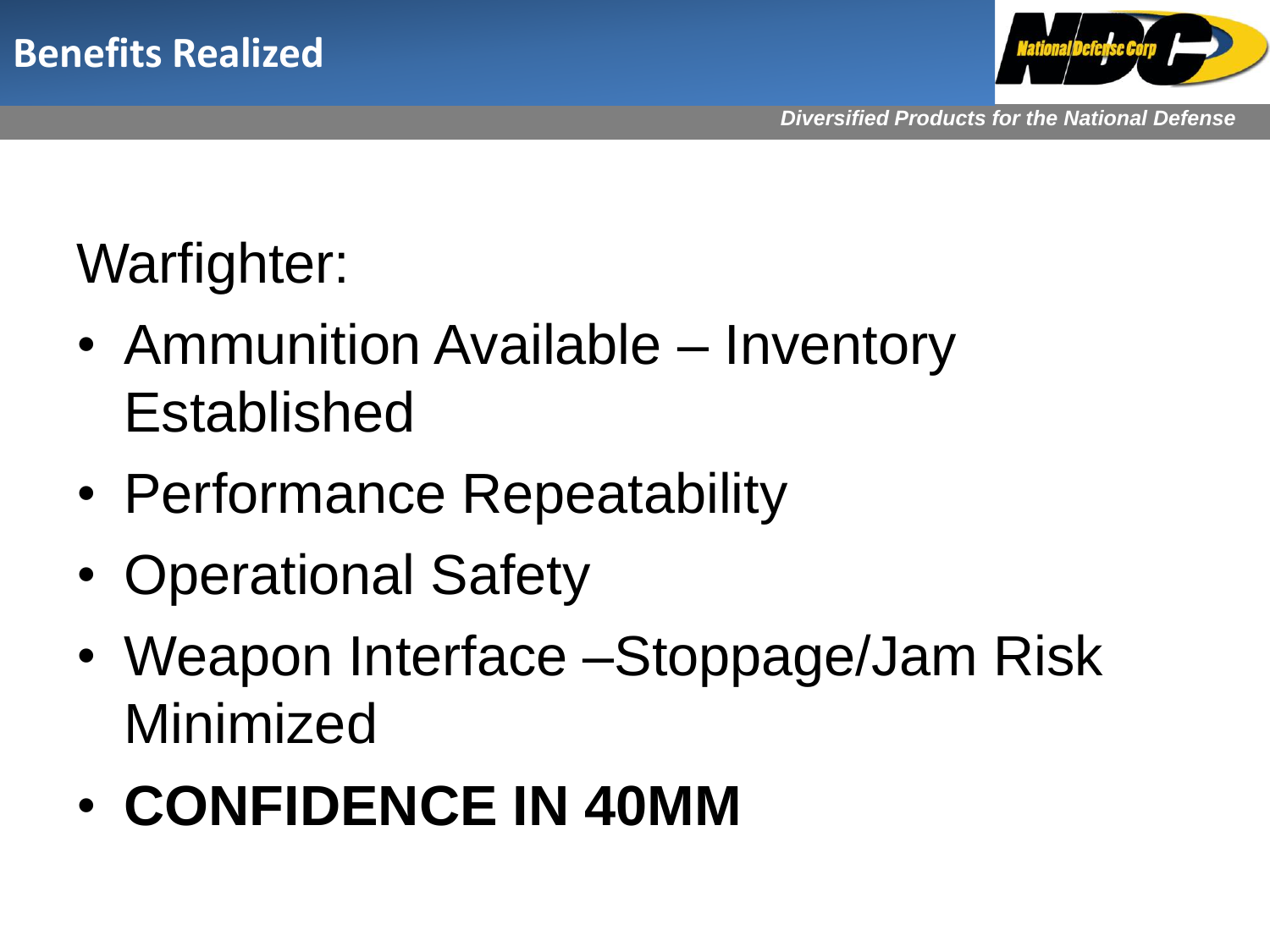![](_page_22_Picture_0.jpeg)

![](_page_22_Picture_1.jpeg)

Under the current management teams of the U.S. Army Product Director for Medium Caliber Ammunition, ARDEC, and the System Prime Contractor, the fuze safety, arming, and functional reliability characteristics of the 40mm fuzes and their integration with the high explosive cartridges have been demonstrated to exceed the published military specification requirements.